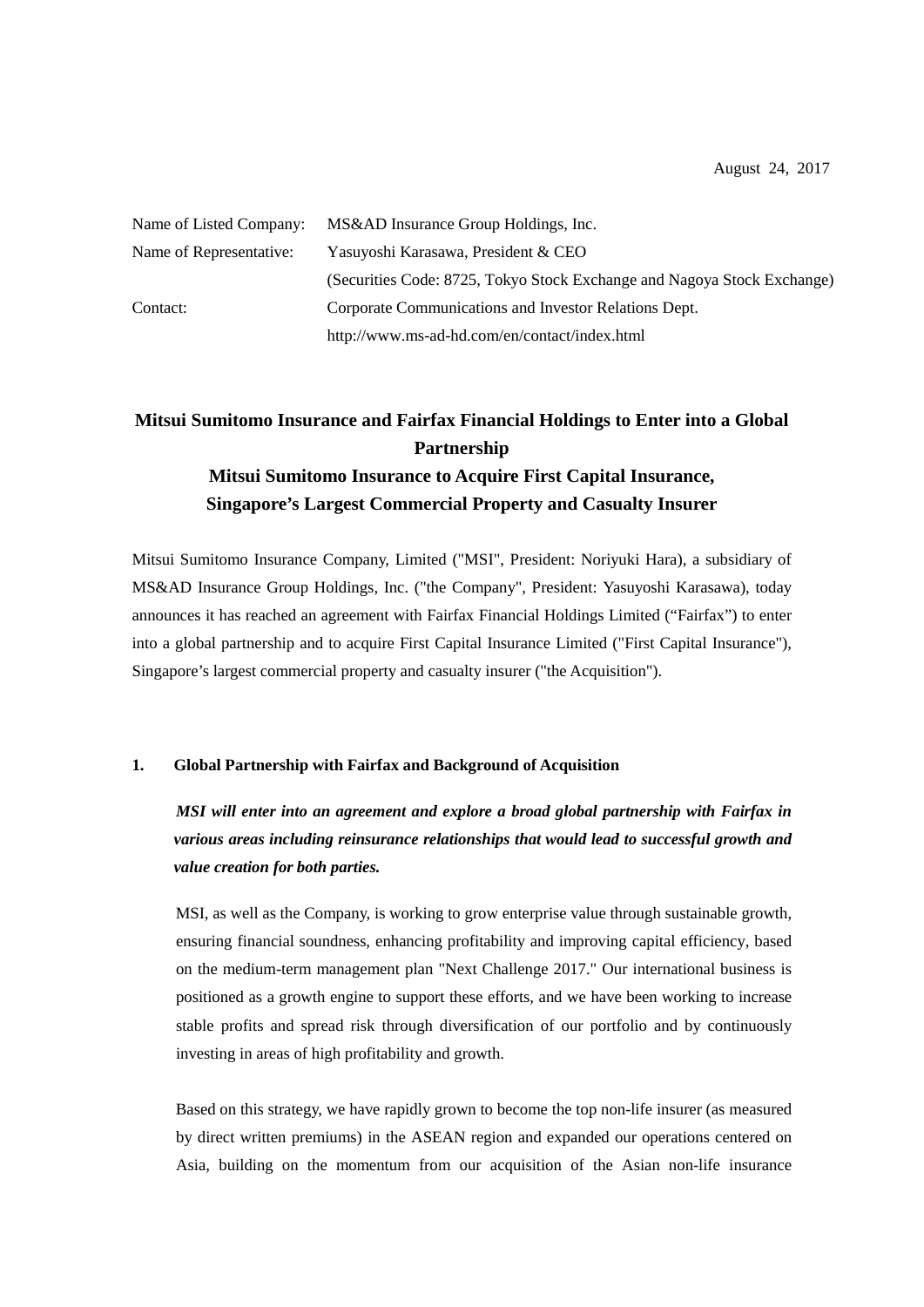operations of UK company AVIVA, in 2004. We are further strengthening our revenue base through significant efforts in emerging markets where future growth is expected and we have increased our presence in Europe and the US, major insurance markets, by developing direct insurance business in Continental Europe and acquiring Amlin plc in February 2016.

In order to maintain and strengthen our leading position in the ASEAN region as well as to complement our existing operation and achieve synergies, MSI will acquire First Capital Insurance, one of the leading players in the Singaporean non-life insurance market.

## **2. Outline of the Acquisition**

- (1) Target company: First Capital Insurance Limited
- (2) Acquisition method:

Acquisition of 97.7% of the shares of First Capital Insurance by MSI

(3) Status of the shares prior to and after the Acquisition, purchase price and number of shares:

| Number of shares held prior to | 0 shares                                                                                                                  |  |  |
|--------------------------------|---------------------------------------------------------------------------------------------------------------------------|--|--|
| acquisition                    | (Number of voting rights: 0)                                                                                              |  |  |
|                                | (Percentage of voting rights held: 0%)                                                                                    |  |  |
| Number of shares to be held    | 24,427,799 shares                                                                                                         |  |  |
| after acquisition              | (Number of voting rights: 24,427,799)                                                                                     |  |  |
|                                | (Percentage of voting rights held: 97.7%)                                                                                 |  |  |
| Acquisition price              | of First<br>Capital<br>shares<br>Common<br>Insurance:<br>Approximately USD1.6billion (Approximately JPY174.4)<br>billion) |  |  |
|                                | Advisory and other fees: Approximately JPY 1.1 billion                                                                    |  |  |
|                                | Total: Approximately JPY 175.5 billion                                                                                    |  |  |

- (4) Acquisition Terms: USD 65.5 per common share This acquisition price represents a book value  $^{(Note 1)}$  multiple of 3.3x.
- (5) Acquisition Financing: The funds for the Acquisition are to be provided from cash on hand<sup>(Note 2)</sup>.
- (6) Time of Completion: Subject to the receipt of approvals from the relevant regulators, completion is planned to occur in the fourth quarter of the fiscal year (i.e., January 2018 to March 2018).

\* In these materials, we calculate figures using exchange rate of 109 yen per USD.

(Note 1) As of June 30, 2017. 80 yen per SGD.

(Note 2) The company does not intend to raise equity-finance for this transaction.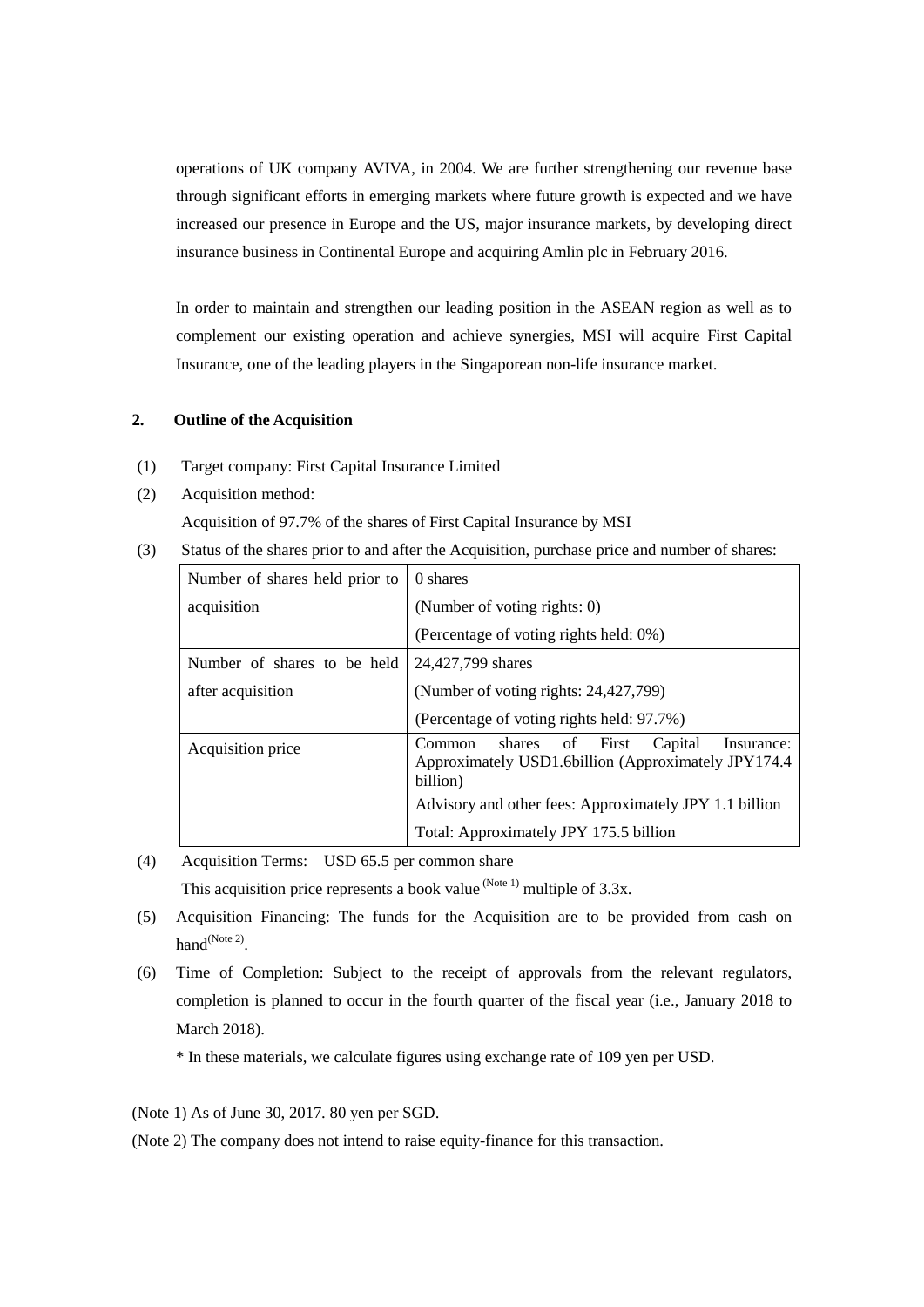### **3. Strengths of First Capital Insurance**

(1) Presence in the Singapore Insurance Market

First Capital Insurance is the largest property and casualty insurance company in the Singapore market in terms of gross written premiums and a leading player in Singapore with annual profits of approximately JPY 7 billion.

## (2) High Profitability

First Capital Insurance has strengths in underwriting corporate/commercial risks located in the ASEAN. First Capital Insurance has maintained high profitability with a five-year average combined ratio of 76% and ROE of 15%. In addition, First Capital Insurance has diversified underwriting risk portfolio across geographies and products with limited exposure to natural catastrophe risks.

## (3) Strong Business Base

First Capital Insurance has strong and stable relationships with clients, reinsurers and brokers, under a company philosophy that values trusted relationship with business partners.

## **4. Rationale for the Acquisition**

#### (1) Enhance profitability and realize further growth in Singapore

The acquisition will enable us to become a No.1 insurer in Singapore non-life insurance market. The acquisition is highly complementary as First Capital has a strong presence and underwriting capability in the local corporate market which fits well with MSI who has a competitive advantage in retail and SME business.

## (2) Further strengthen our Leading Position in the ASEAN Region

MSI is the only non-life insurance company in the world with operations in all 10 ASEAN countries, and has the largest market share in terms of GWP for non-life insurance. First Capital Insurance is a leading insurer in the ASEAN region in term of both GWP and profit. By acquiring First Capital Insurance, we can also cement our position as the No.1 in the ASEAN region. In addition to its strengths in underwriting local commercial risk in Asia, First Capital Insurance has growth strategies in the retail business by utilizing digital technologies. By integrating the capabilities of First Capital Insurance and MSI's network in the region, we can expect new business opportunities in the local corporate and retail market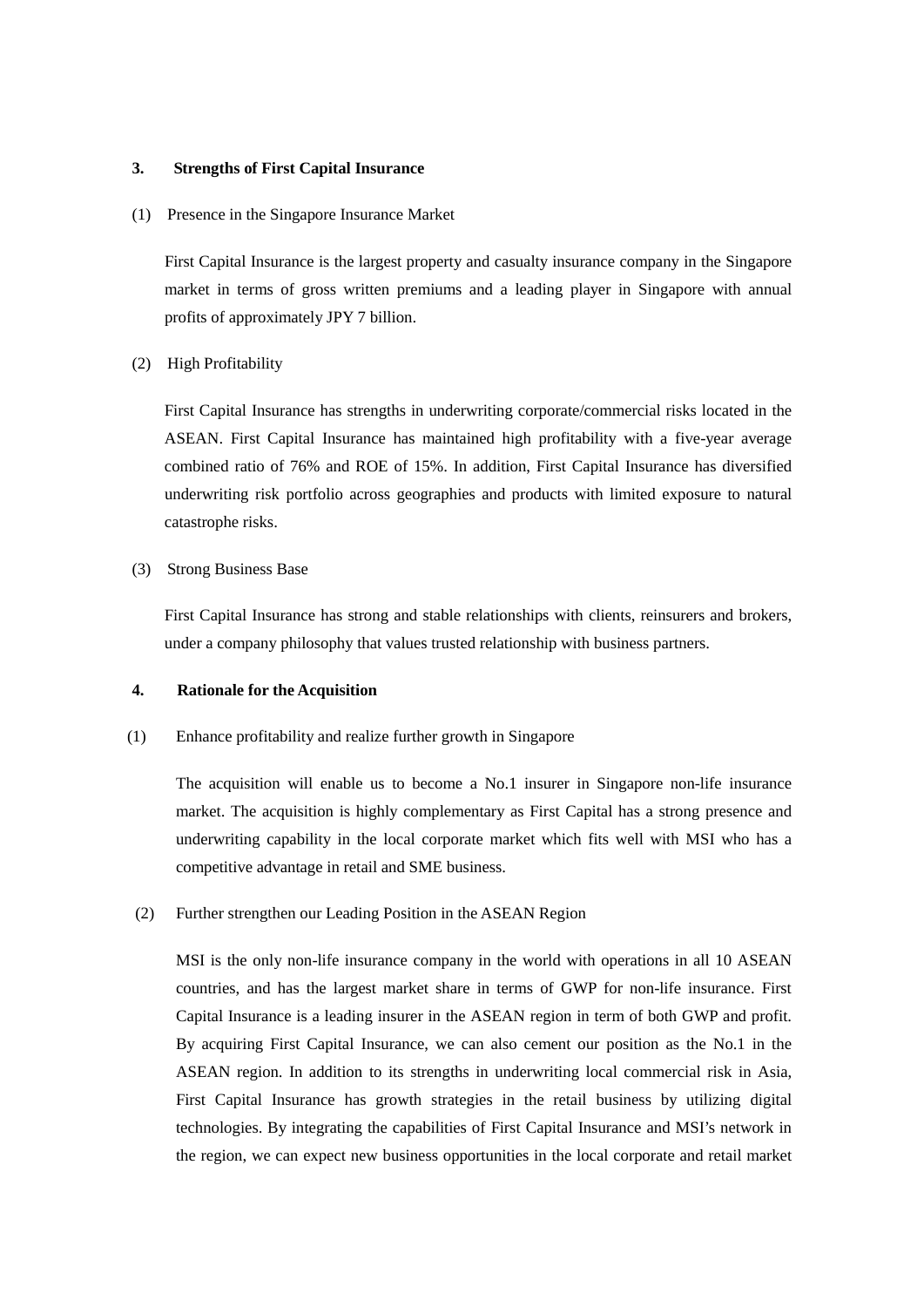in Singapore as well as other Asian countries.

(3) Synergies through global partnership with Fairfax

Fairfax is a holding company which, through its subsidiaries, is engaged in property and casualty insurance and reinsurance and investment management (Total premium income of approximately 1 trillion yen.). Fairfax has insurance and reinsurance operations globally, with a presence in more than 30 countries, with great presence in North America and the Lloyd's market. Fairfax also owns FairVentures that conducts research and development of digital technologies enabling application of these technologies to its insurance business globally. The global partnership with Fairfax, in areas including reinsurance and digital technologies, will enable further growth in our overseas businesses.

(End of document)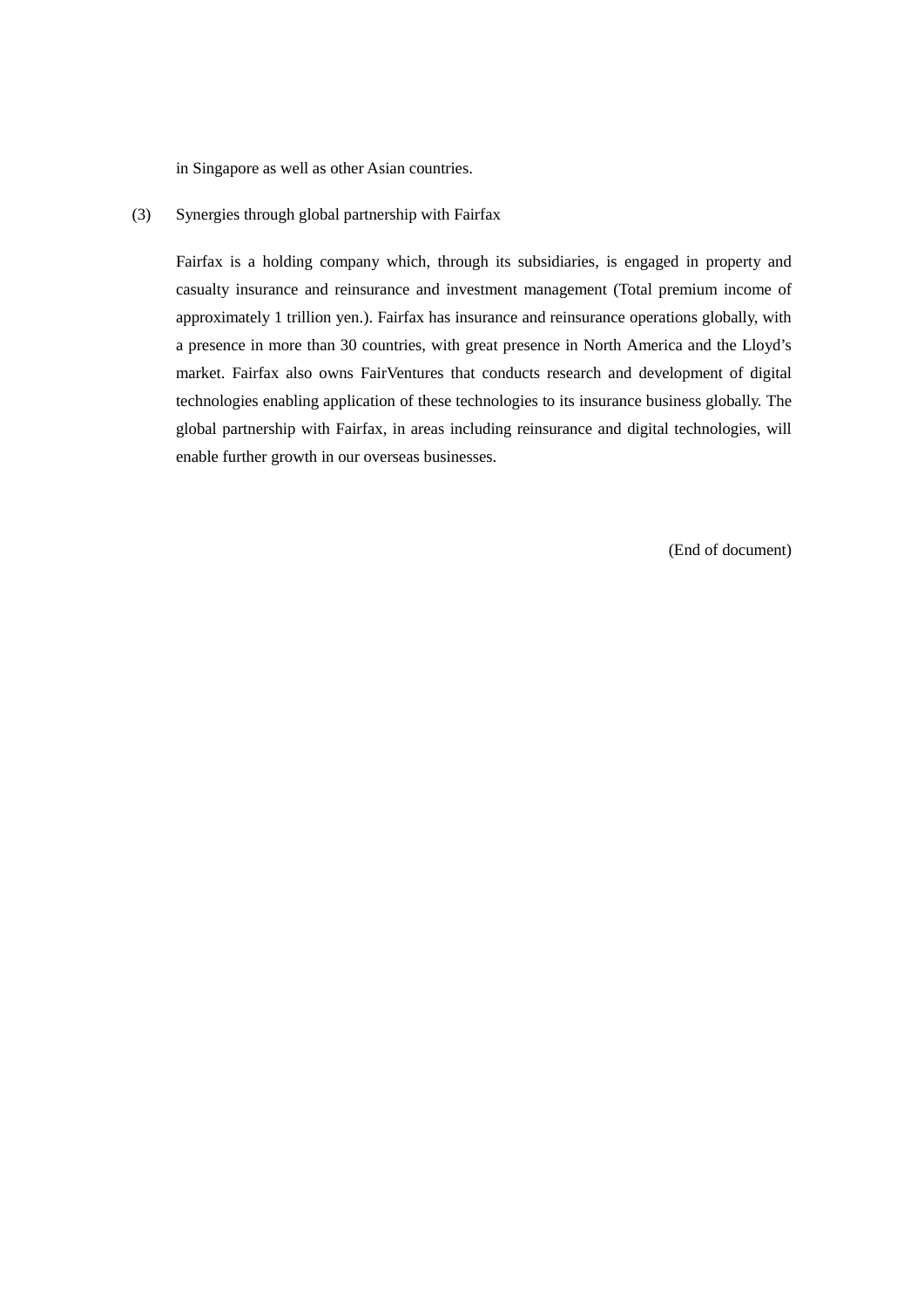## [Attachments]

| (1)<br>Trade name                                                                                                 |                                  | First Capital Insurance Limited                                        |                         |                |  |  |  |  |
|-------------------------------------------------------------------------------------------------------------------|----------------------------------|------------------------------------------------------------------------|-------------------------|----------------|--|--|--|--|
| (2)                                                                                                               | Year of incorporation            | 1950                                                                   |                         |                |  |  |  |  |
| (3)                                                                                                               | Headquarters                     | Singapore                                                              |                         |                |  |  |  |  |
| (4)                                                                                                               | Management                       | CEO: Ramaswamy Athappan                                                |                         |                |  |  |  |  |
| (5)                                                                                                               | Number of employees              | About 160                                                              |                         |                |  |  |  |  |
| (6)                                                                                                               | Main lines of business (of the   | Property and casualty insurance                                        |                         |                |  |  |  |  |
|                                                                                                                   | Group)                           |                                                                        |                         |                |  |  |  |  |
| (7)                                                                                                               | Capital                          | SGD 26.5 million                                                       |                         |                |  |  |  |  |
| (8)                                                                                                               | Rating                           | A.M. Best: A (Excellent)                                               |                         |                |  |  |  |  |
| (9)                                                                                                               | Listed on:                       | Not listed                                                             |                         |                |  |  |  |  |
| (10)                                                                                                              | Fiscal year                      | Ending on December 31 of each year                                     |                         |                |  |  |  |  |
| (11)                                                                                                              | shareholders<br>Major<br>and     | Fairfax Asia Limited(Note 3)<br>97.7%                                  |                         |                |  |  |  |  |
|                                                                                                                   | shareholding ratio               | 2.3%<br>Others                                                         |                         |                |  |  |  |  |
| (12)                                                                                                              | Ties with MSI                    | There are no capital ties or personnel ties, but there are reinsurance |                         |                |  |  |  |  |
|                                                                                                                   |                                  | transactions.                                                          |                         |                |  |  |  |  |
| First Capital Insurance's consolidated business results and financial condition over the last three years<br>(13) |                                  |                                                                        |                         |                |  |  |  |  |
|                                                                                                                   |                                  |                                                                        | (unit: millions of SGD) |                |  |  |  |  |
| Fiscal year                                                                                                       |                                  |                                                                        |                         |                |  |  |  |  |
| Consolidated net assets                                                                                           |                                  | Ended Dec 2014                                                         | Ended Dec 2015          | Ended Dec 2016 |  |  |  |  |
|                                                                                                                   |                                  | 501                                                                    | 578                     | 664            |  |  |  |  |
|                                                                                                                   | Consolidated total assets        | 1,753                                                                  | 1,908                   | 1,967          |  |  |  |  |
|                                                                                                                   | Gross written premium            | 532                                                                    | 548                     | 542            |  |  |  |  |
|                                                                                                                   | Net written premium              | 206                                                                    | 184                     | 209            |  |  |  |  |
|                                                                                                                   | Underwriting revenue             | 52                                                                     | 55                      | 67             |  |  |  |  |
|                                                                                                                   | Consolidated current net profits | 79                                                                     | 80                      | 89             |  |  |  |  |
|                                                                                                                   | Combined ratio                   | 73.9%                                                                  | 71.4%                   | 67.3%          |  |  |  |  |

【1. Corporate Outline of First Capital Insurance】(As of the end of July 2017, unless otherwise stated.)

(Note 3) a wholly-owned subsidiary (intermediate holding company in the Asian region) of Fairfax.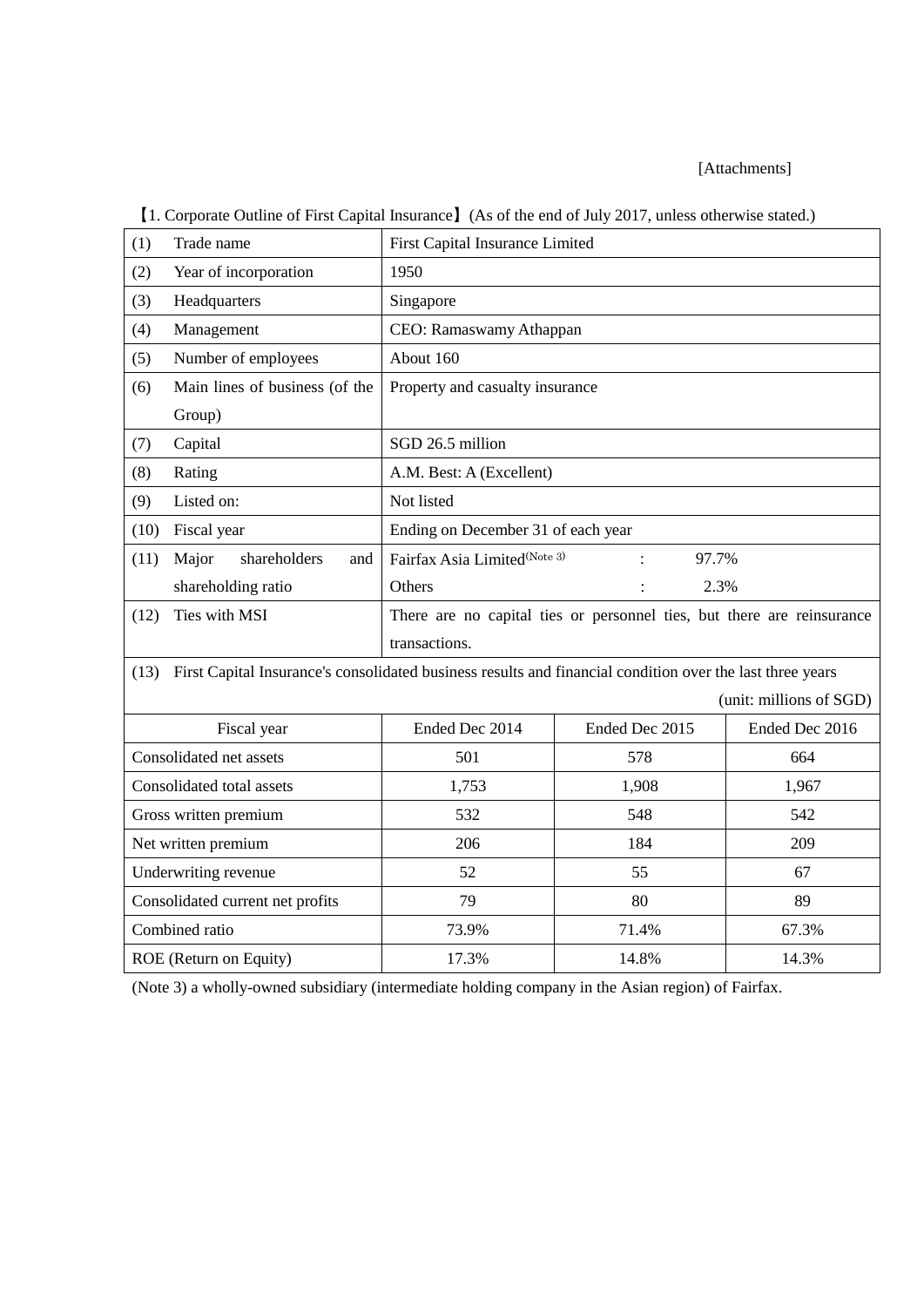| (1)<br>Trade name                                                                                 |                                | <b>Fairfax Financial Holdings</b>                                      |                |                         |  |
|---------------------------------------------------------------------------------------------------|--------------------------------|------------------------------------------------------------------------|----------------|-------------------------|--|
| (2)                                                                                               | Year of incorporation          | 1985                                                                   |                |                         |  |
| (3)                                                                                               | Headquarters                   | Toronto, Canada                                                        |                |                         |  |
| (4)                                                                                               | Management                     | Chairman and CEO: Prem Watsa                                           |                |                         |  |
| (5)                                                                                               | Main lines of business (of the | Insurance, Reinsurance and Investment management                       |                |                         |  |
|                                                                                                   | Group)                         |                                                                        |                |                         |  |
| (6)                                                                                               | Common shareholders' equity    | USD 8,484 million $^{\rm (Note 4)}$                                    |                |                         |  |
| (7)                                                                                               | Rating                         | S&P: BBB- Stable                                                       |                |                         |  |
| (8)                                                                                               | Listed on:                     | <b>Toronto Stock Exchange</b>                                          |                |                         |  |
| (9)                                                                                               | Fiscal year                    | Ending on December 31 of each year                                     |                |                         |  |
| (10)                                                                                              | Ties with MSI                  | There are no capital ties or personnel ties, but there are reinsurance |                |                         |  |
|                                                                                                   |                                | transactions.                                                          |                |                         |  |
| Fairfax's consolidated business results and financial condition over the last three years<br>(11) |                                |                                                                        |                |                         |  |
|                                                                                                   |                                |                                                                        |                | (unit: millions of USD) |  |
| Fiscal year                                                                                       |                                | Ended Dec 2014                                                         | Ended Dec 2015 | Ended Dec 2016          |  |
| Consolidated net assets                                                                           |                                | 9,743                                                                  | 12,018         | 11,820                  |  |
| Consolidated total assets                                                                         |                                | 36,131                                                                 | 41,529         | 43,384                  |  |
| Gross written premium                                                                             |                                | 7,459                                                                  | 8,655          | 9,534                   |  |
| Net written premium                                                                               |                                | 6,301                                                                  | 7,520          | 8,088                   |  |
| Underwriting revenue                                                                              |                                | 400                                                                    | 532            | 390                     |  |
| Consolidated current net profits                                                                  |                                | 1,664                                                                  | 642            | ▲394                    |  |
| Combined ratio                                                                                    |                                | 90.8%                                                                  | 89.9%          | 92.5%                   |  |
| ROE (Return on Equity)                                                                            |                                | 18.6%                                                                  | 6.5%           | ▲3.9%                   |  |

【2. Corporate Outline of Fairfax】(As of the end of July 2017, unless otherwise stated)

(Note 4) The figures shows Common shareholders' equity at the end of December 2016.